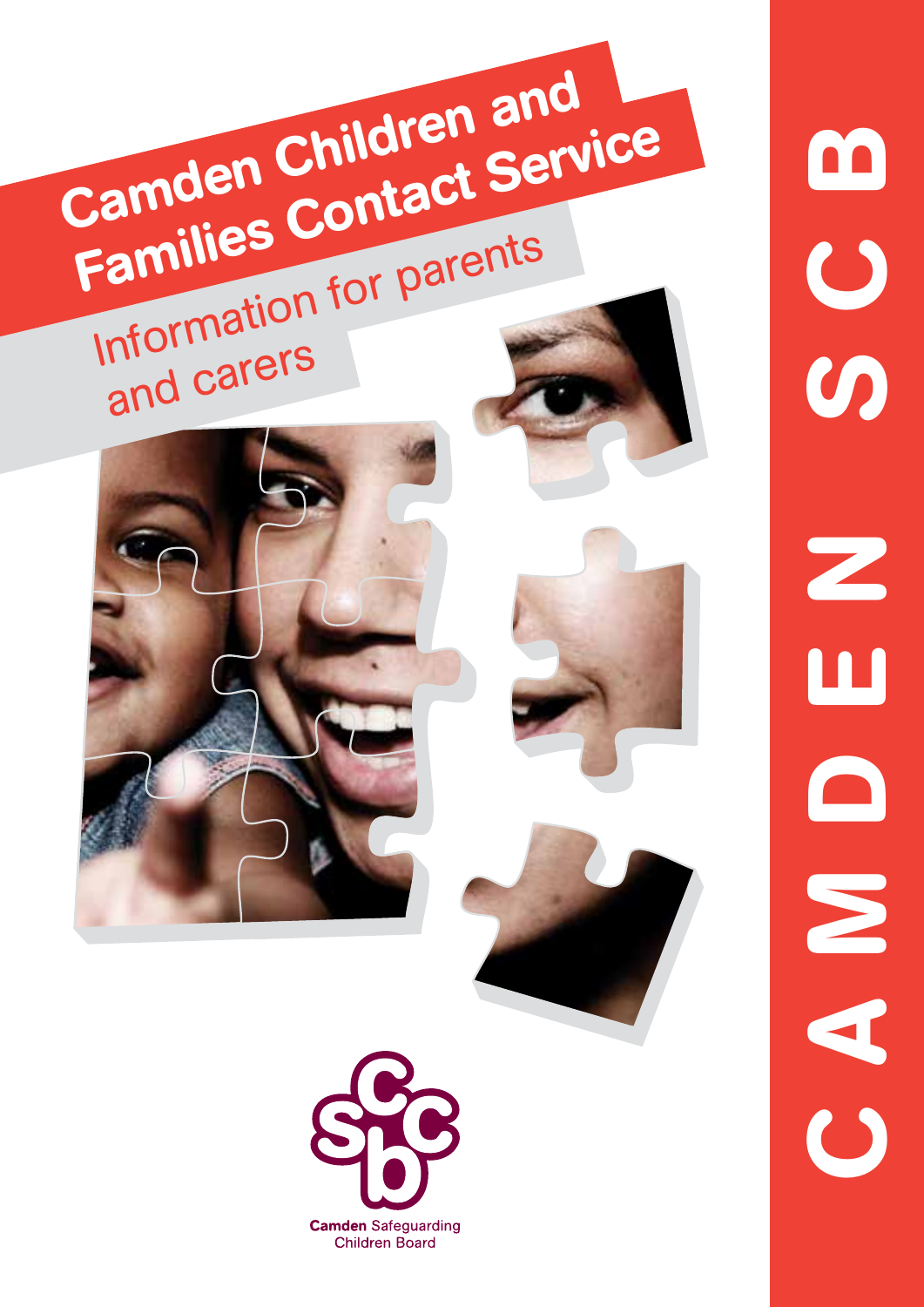## Introduction

Sometimes families might benefit from extra help from children's social work services or early help services.

All requests and referrals for children's services, whether for early help services or a social work service, now go to the Children and Families Contact Service. This way, we can make sure that children and families get the right sort of help from the start.

## What is the Children and Families Contact Service?

**The Children and Families Contact Service is a multi-agency team that incorporates the Multi-agency Safeguarding Hub (MASH) team and the First Stop Early Help team. The Contact Service is responsible for making decisions on referrals and requests for services to ensure that children and families get the most suitable services and support depending on their level of need.**

- If the child has low level needs or the family would benefit from extra help so that the child can achieve good outcomes, the case will be referred to the First Stop Early Help team to identify a suitable early help service.
- If the child needs a social work service to safeguard and promote their welfare

because they are a child in need, the case will be referred to Children's Safeguarding and Social Work (CSSW) for assessment.

• If there are concerns that the child is at risk of harm, the case will be referred to MASH for information sharing and decision-making.

# What do Early Help Services do?

**Early Help Services provide extra support to children and families where there are low levels of need that do not meet the threshold for a social work service. Camden's early help services include:**

### **Integrated Early Years Services (Children Centre family support services)**

### **Family Services (previously known as Families in Focus)**

### **Youth Early Help**

### **Transformation Team**

**External community based early help teams.**

Referrals for early help are dealt with by the First Stop Early Help team which identifies the most suitable early help service for the family.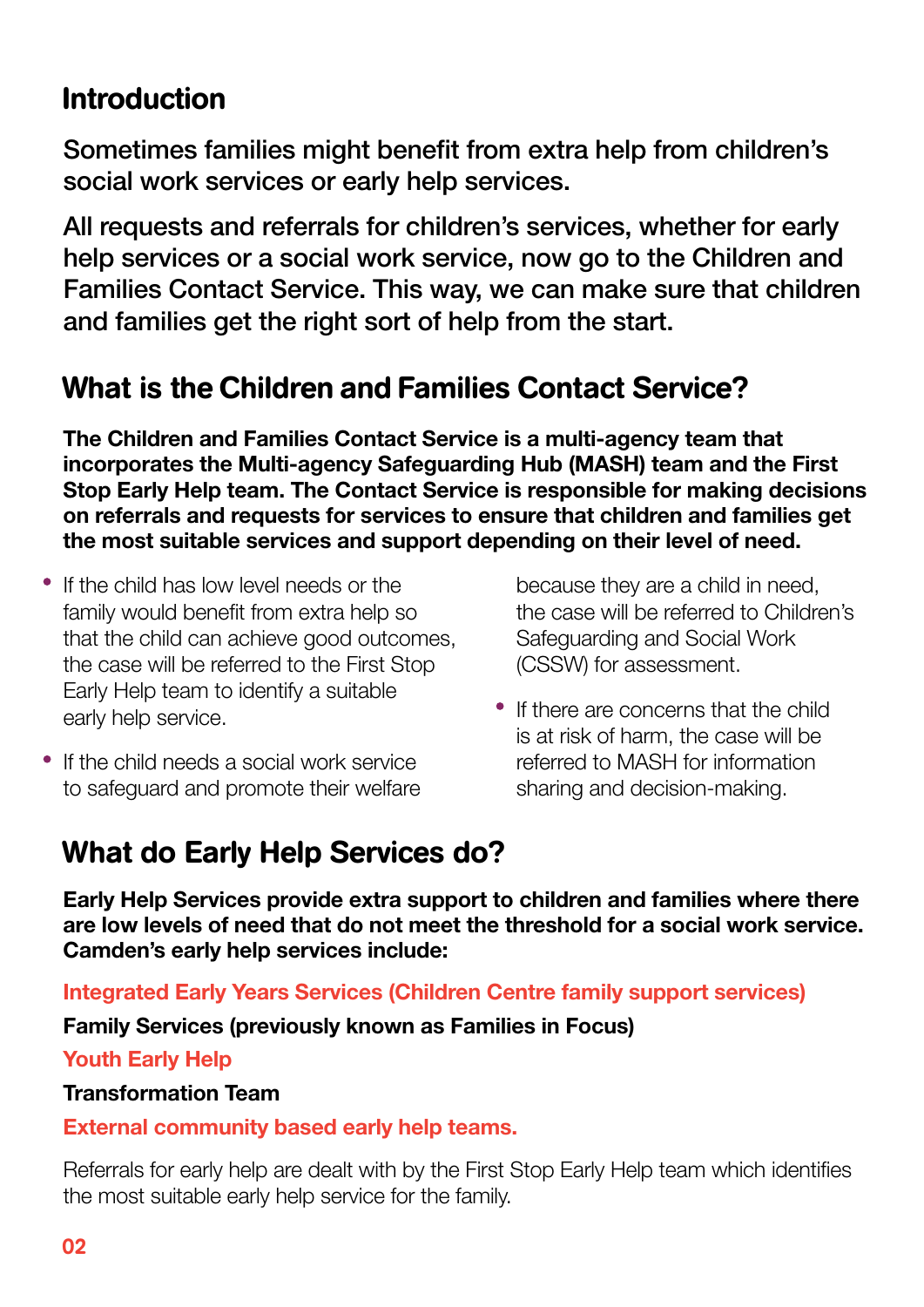## What does the MASH do?

**The MASH deals with cases where there are concerns that a child is at risk of harm.** 

**The team is made up of representatives from:** 

#### **CSSW | Camden Police | Health services | Probation | Youth services | Substance misuse services | Domestic abuse services**

The purpose of the MASH is to allow agencies to share information they have on a family quickly in order to get a better picture of any risk to the child or difficulties the family are facing. This then helps social workers to make decisions on how best to keep children safe.

On receiving a referral, each agency will check what information they hold on the child and family and share it with the MASH social worker who will decide on what action to take.

Following information sharing, the MASH manager will refer the child on for a suitable service; this may be an early help service or a child in need service or child protection service from CSSW.

# Your information: your rights

### **The Contact Service will:**

- only hold information that we need to help families
- only use the information for that reason
- make sure the information is held securely
- only keep the information for as long as it is needed
- only share information on families with other agencies with the consent of the family or where the child is at risk of harm
- keep the information safe at all times.

When cases are referred on to other agencies for services, the Contact Service will only pass on information that is relevant to help that agency provide a service.